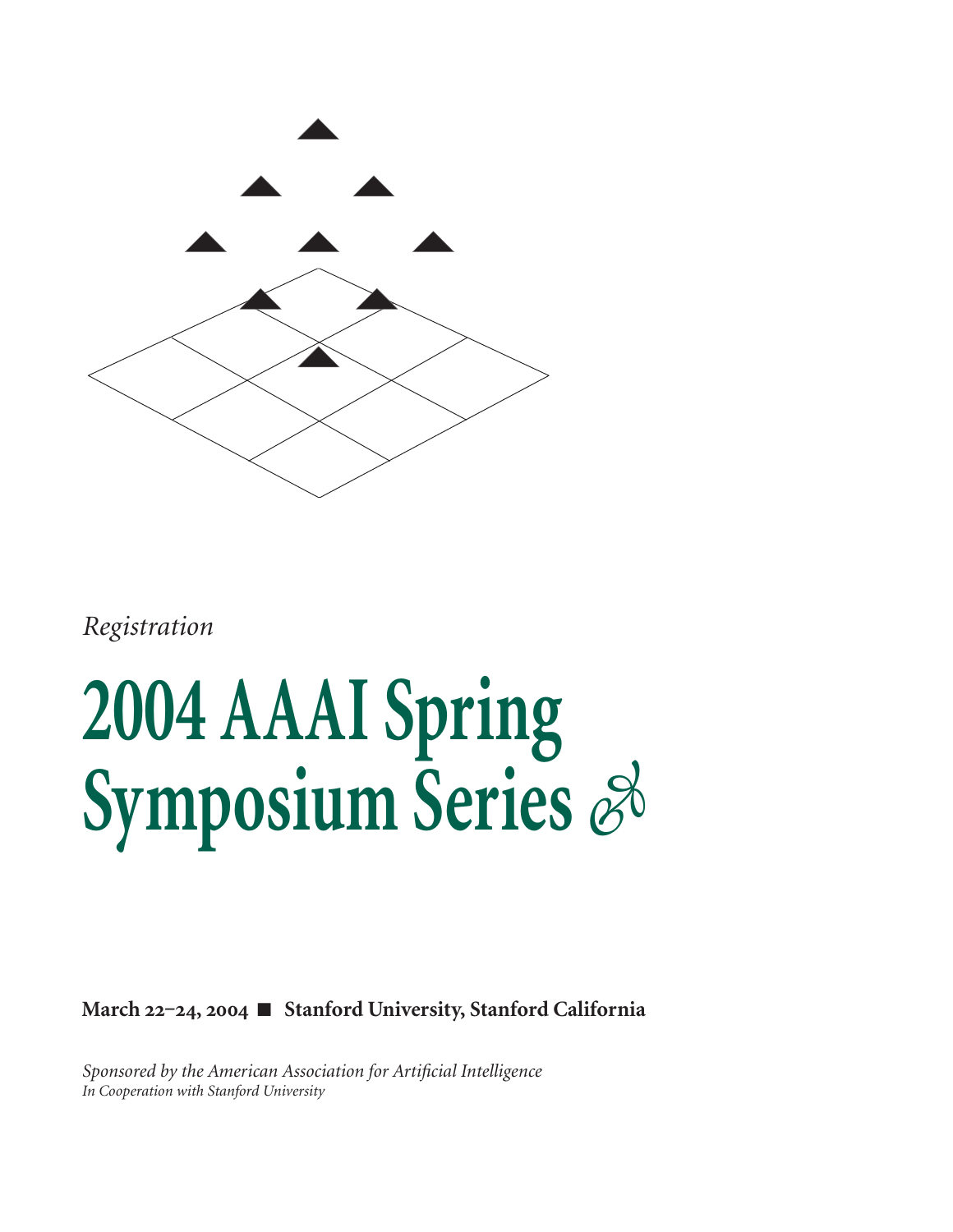### **Registration Deadlines**

- February , : Invited participants
- Lehruary 20, 2004: Hotel reservation cut-off date
- 8 February 27, 2004: Final (open)
- $\clubsuit$  March 5, 2004: Refund requests in writing

The American Association for Artificial Intelligence, in cooperation with Stanford<br>University's Department of Computer Science, presents the 2004 Spring Symposium Series. telligence, in cooperation with Stanford University's Department of Computer Science, presents the 2004 Spring Symposium Series, to be held Monday through Wednesday, March 22-24, 2004, at Stanford University. The topics of the eight symposia are:

- Accessible Hands-on Artificial Intelligence and Robotics Education

- Architectures for Modeling Emotion: Cross-Disciplinary Foundations

- Bridging the Multi-Agent and Multi-Robotic Research Gap

- Exploring Attitude and Affect in Text: Theories and Applications

- Interaction between Humans and Autonomous Systems over Extended Operation

- Knowledge Representation and Ontology for Autonomous Systems

- Language Learning: An Interdisciplinary Perspective

- Semantic Web Services

Each symposium will have limited attendance. Participants will be expected to attend a single symposium throughout the symposium series. In addition to participants selected by the program committee of the symposia, a limited number of other interested parties will be allowed to register in each symposium on a first-come, first-served basis. To register, please fill out the registration form, and send it along with payment to:

2004 Spring Symposium Series AAAI, 445 Burgess Drive Menlo Park, CA Telephone:  $(650)$  328-3123<sup>\*</sup> Fax:  $(650)$  321-4457<sup>\*</sup> Email: ssso4@aaai.org

\*Credit card orders only, please. Please note that there are security issues involved with the transmittal of credit card information over the internet. AAAI will not be held liable for any misuse of your credit card information during its transmittal to AAAI.

This document is also available at www.aaai.org/ Symposia/Spring/2004/sss-04.html

### **Tentative Program Schedule**

*(subject to change)*

### **Monday, March 22**

9:00 AM - 5:30 PM: Symposia sessions

6:00 AM - 7:00 PM: Reception

### **Tuesday, March 23**

9:00 AM - 5:30 PM: Symposia sessions

 $6:00 \text{ PM}$  - 7:00 PM: Plenary session

### **Wednesday, March 24**

9:00 AM - 12:30 PM: Symposia sessions

Registration will be held at Stanford University on the lower level of the Cummings Art Building in the foyer of Annenberg Auditorium.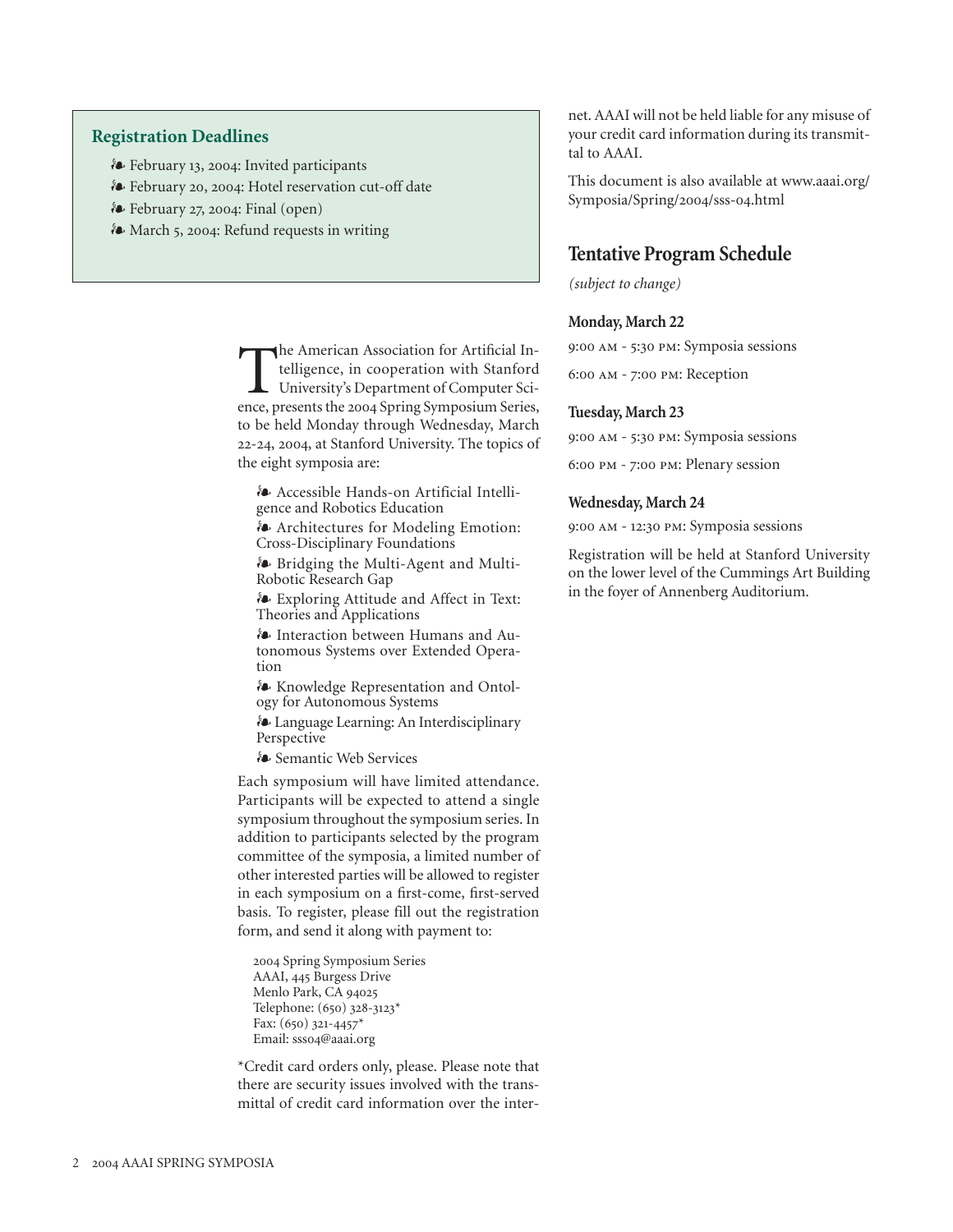*W*hile robot platforms have played a role in artificial intelligence and robotics education for over 30 years, the cost and size of these platforms have limited their reach. Recently, low-cost robot platforms have matured sufficiently to become a standard tool for teaching artificial intelligence and robotics to advanced undergraduate and beginning graduate students. Furthermore, the accessibility of low-cost platforms introduces the exciting prospect of expanding artificial intelligence and robotics educational opportunities outside the classroom, including non-traditional venues such as museums.

Incorporating hands-on exercises into classroom and public venues excites students and provides insights that are difficult to achieve otherwise. Unfortunately, it is extremely time-consuming to build and manage a course that includes handson robotics. The AI community will benefit from () an organized set of tested, refined laboratory exercises and  $(2)$  the insights of educators who have successfully designed and run such labs.

The purpose of this symposium is to gather instructional material and experiences in a form that can be directly used to build artificial intelligence curricula with hands-on robotics exercises. These materials may be further extended to engage the public. Participants will discuss (1) stepby-step instructions for using low-cost platforms to teach individual artificial intelligence topics;  $(2)$  common themes and specific first-hand experiences with low-cost platforms in the classroom; and  $(3)$  curricular development and assessment of the educational impact of incorporating inexpensive hardware within AI-related courses. Example technical discussion topics include handson robotics exercises on neural network learning and inference, resource-bounded reasoning, and Bayesian network learning and inference. Example pedagogical discussion topics include ways to approach and evaluate hands-on AI education; the use of newer low-cost robotic platforms; the future of low-cost platforms; and the embedding of hands-on learning in non-traditional venues.

The symposium will include demonstrations of step-by-step robot exercises and video demonstrations of example robotics projects. Panel sessions will explore how to build a lab-based artificial intelligence curriculum, and how to balance theoretical and hands-on material to achieve educational goals without overwhelming the students or instructor.

### **For More Information**

For more information visit http://itcsl.cs.drexel. edu/ss2004.

### **Organizing Committee**

Lloyd Greenwald, Drexel University; Zachary Dodds, Harvey Mudd College; Ayanna Howard, Jet Propulsion Laboratory; Sheila Tejada, University of New Orleans ; Jerry Weinberg, Southern Illinois University at Edwardsville.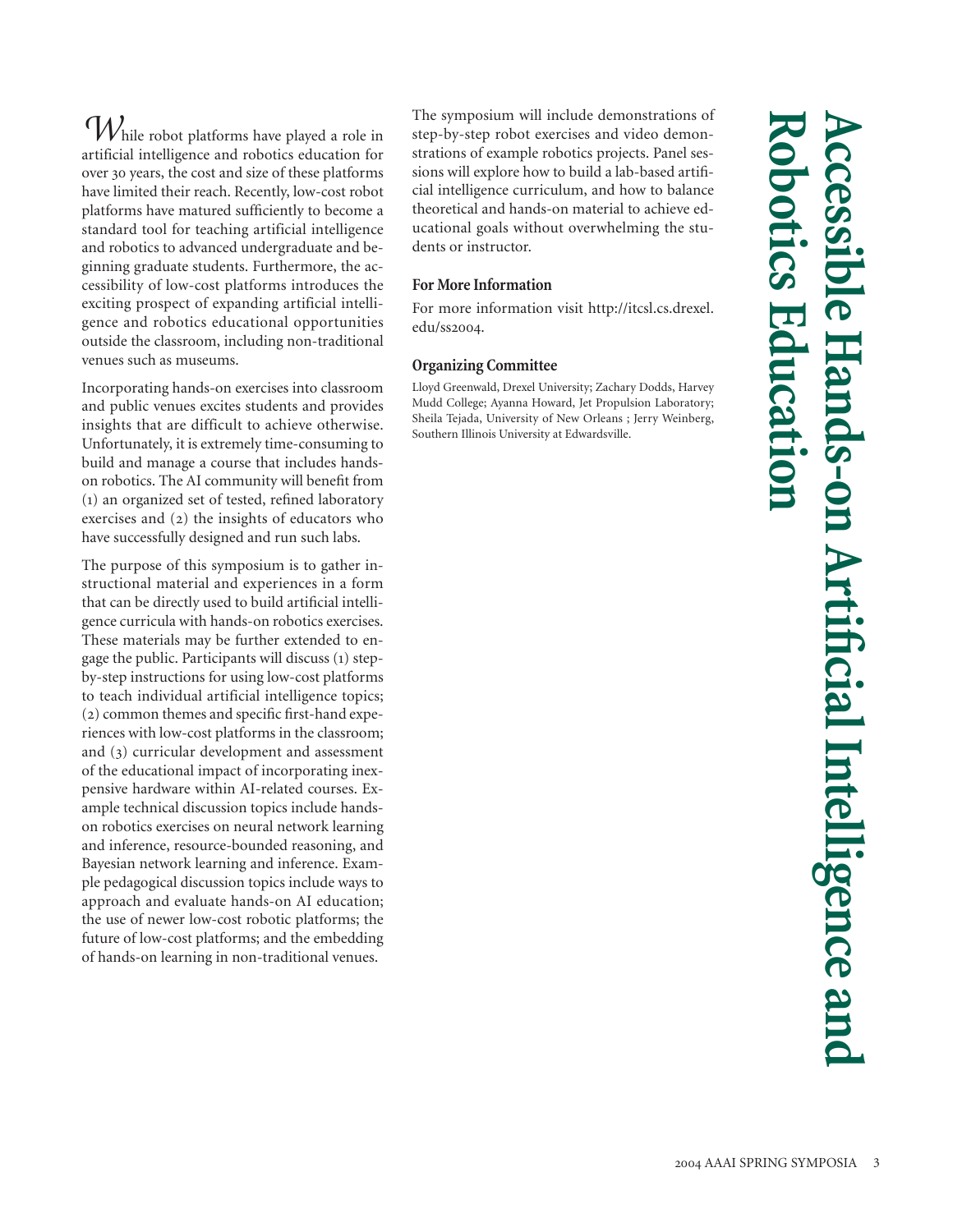# **Architectures for Modeling Emotion: Cross-Disciplinary Foundations Architectures for Modeling** I

*R*ecent years have witnessed increased interest in modeling emotion within cognitive and behavior-based (software and robotic) agent architectures and human behavior models. This interest results in part from advances in agent technology, cognitive neuroscience and emotion research that make such models possible, and in part from maturing applications that require, or benefit from, the inclusion of emotion-related aspects. This surge of interest has led to a number of emotionbased architectures and applications. However, this work is often carried in an 'ad hoc' manner since, due to the short history of the field and the lack of appropriate frameworks for common reflection, there is a still very limited understanding of the mechanisms underlying such architectures, and of standards for a sound validation practice.

The objective of this symposium is to provide a discussion forum focusing on the ways in which neuroscience and psychology findings can motivate and inform the design of emotion models and architectures, constrain specific mechanisms and processes within these models, serve as a source of data for model and architecture validation, and benefit from the feedback provided by computational models and tools. The particular focus is on two issues not contemplated in previous symposia and workshops: validation of emotion models and architectures, and relevance of recent findings from affective neuroscience research, in addition to existing research in psychology. The symposium brings together researchers from a variety of backgrounds, including computer science, artificial intelligence, robotics, neuroscience, cognitive science, and psychology.

To assure the desired level of interaction, the symposium will emphasize focused working and discussion groups, moderated panels, invited keynote addresses, and poster and demo sessions. Specific research questions and topics to be addressed include the following:

- Identification of appropriate level of model granularity

- Availability, adequacy and usability of empirical data for model design and validation

- Relevance and applicability of different approaches to model design and development

- Approaches and metrics for model and architecture validation

- Coupling computational modeling and empirical research approaches for data generation and hypothesis validation

### **For More Information**

For additional information visit http://homepages.feis.herts.ac.uk/~comqlc/ameo4.

### **Organizing Committee**

Eva Hudlicka, Psychometrix Associates, USA (cochair); Lola Cañamero, University of Hertfordshire, UK (cochair); Cynthia Breazeal, MIT, USA; Jean-Marc Fellous, The Salk Institute, USA; Joseph LeDoux, NYU, USA; Jonathan Gratch, USC-ICT, USA; Christine Lisetti, University of Central Florida, USA; Gerry Matthews, University of Cincinnati, USA; Paolo Petta, ÖFAI, Austria; Fiorella de Rosis, University of Bari, Italy; Craig Smith, Vanderbilt University, USA.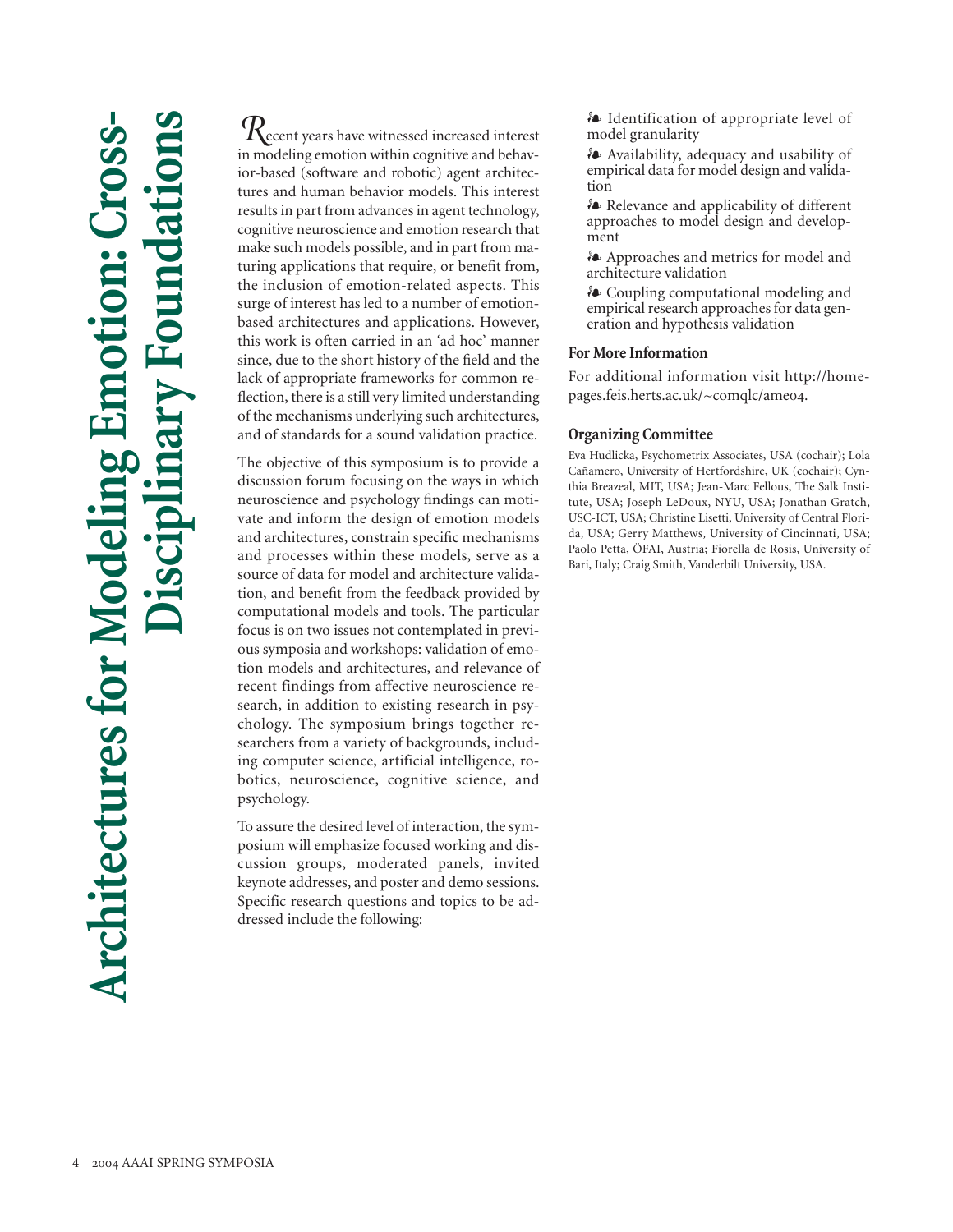*R*esearch in multiagent systems (MAS) has studied the design, development and behavior of complex systems in terms of interactions between elements individuated along a process-centered, or agent, dimension. Agent interactions originate from concerns over either the common good or the individual interests of agents. Within the MAS paradigm, a central area of study involves the development of algorithms through which agents can effectively coordinate their behavior. The multi-robotic systems (MRS) community is concerned with the development of robotic platforms that can work together in a coordinated fashion. Considerable common ground should exist between the two endeavors so that much could be gained through joint research efforts; this symposium will identify areas that can benefit from joint research efforts.

The symposium will be divided into two major parts. The first will consist of presentations of submitted relevant technical papers and the second will consist of a discussion of possible approaches to a small set of challenge problems posed by representatives of both the MRS and MAS groups and distributed to participants prior to the symposium. A joint session will also be organized with the session on "Interaction between Humans and Autonomous Systems over Extended Operation."

### **Program Committee**

Charlie Ortiz, SRI (Chair); Lynne Parker, University of Tennessee; Gaurav Sukhatme, USC; and Milind Tambe, USC.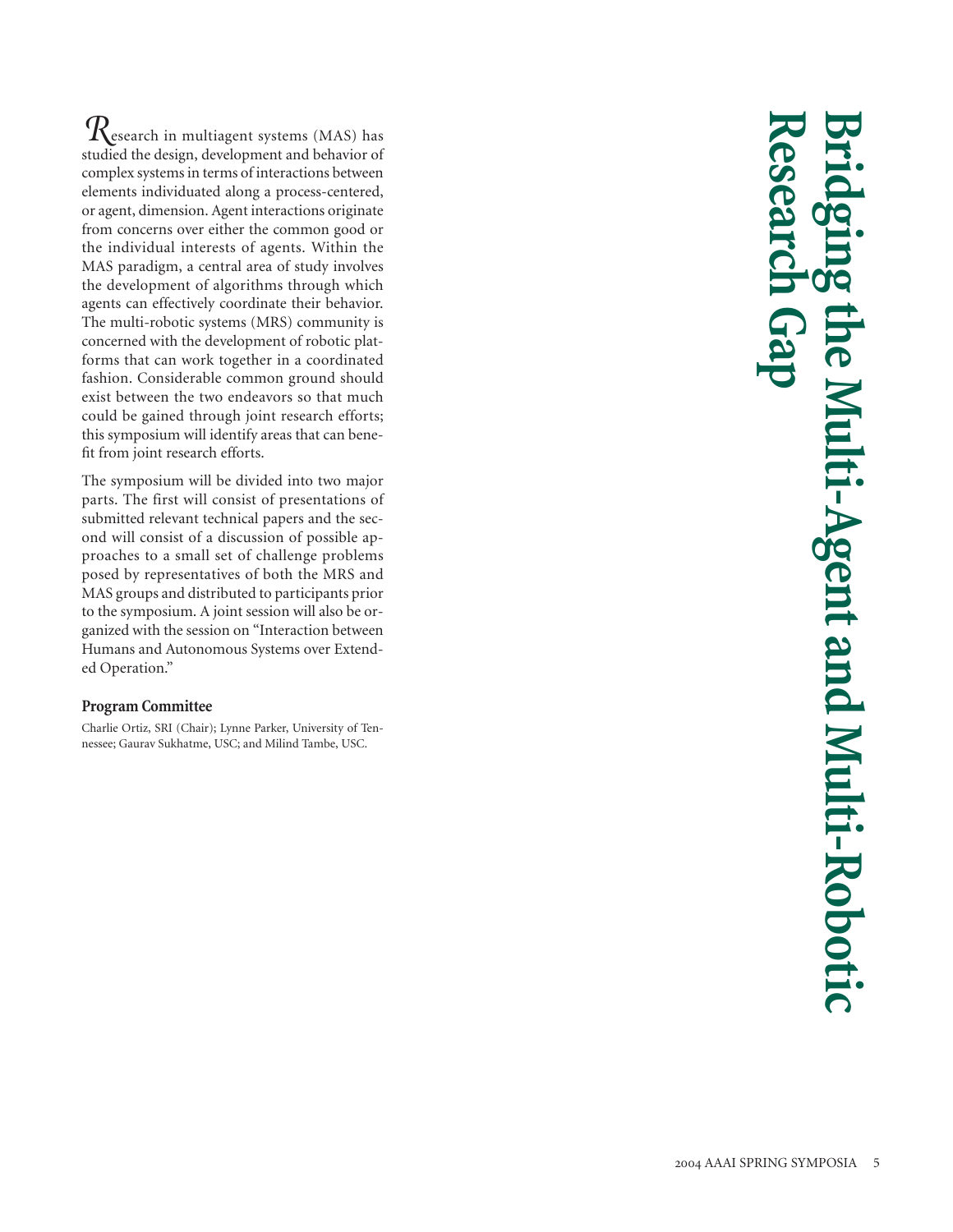*H*uman language technology systems have typically focused on the "factual" aspect of content analysis. Other aspects, including pragmatics, point of view, and style, have received much less attention. However, to achieve an adequate understanding of a text, these aspects cannot be ignored.

In this symposium, we address computer-based analysis of "point of view." Our goal is to bring together people from academia, government, and industry to explore annotation, modeling, mining, and classification of opinion, subjectivity, attitude, and affect in text, across a range of text management applications.

The symposium therefore addresses a rather wide range of issues, from theoretical questions and models, through annotation standards and methods, to algorithms for recognizing, clustering, characterizing, and displaying attitudes and affect in text. Despite growing interest in this area, with papers recently published in major conferences and new corpora developed, there has never been a workshop or symposium that targets a wide audience of researchers and practitioners on these topics.

Topics to be discussed at the symposium include the following:

- Linguistic and annotation models of subjectivity, opinion, point of view, affect, and uncertainty

- Attitude and affect in text generation

- Recognizing opinions, subjective expressions, emotions, semantic orientation, and opinion polarity in text

- Lexical resources for attitude and affect analysis

- Attitude and affect in applications, including question answering, genre classification, text summarization, citation indexing, citation classification, and customer relation management

The program will include long presentations, short presentations, poster/boaster sessions, as well as invited presentations and panel discussions.

### **For More Information**

Details about the symposium can be found on the EAAT-04 web site, www.clairvoyancecorp.com/ Research/Workshops/AAAI-EAAT-2004/home. html

### **Organizing Committee**

Yan Qu (Cochair), Clairvoyance Corporation, USA; James G. Shanahan (Cochair), Clairvoyance Corporation, USA; Janyce Wiebe, (Cochair), University of Pittsburgh, USA; Claire Cardie, Cornell University, USA; Eduard Hovy, USC/Information Sciences Institute, USA; Elizabeth Liddy, Syracuse University, USA

### **Review Committee**

Michele Banko, Microsoft Research, USA; Phil Beineke, Stanford University, USA; Eric Breck, Cornell University, USA; Koji Eguchi, National Institute of Informatics, Japan; Nancy Green, University of North Carolina Greensboro, USA; Gregory Grefenstette, Clairvoyance Corporation, USA; Vasileios Hatzivassiloglou, Columbia University, USA; Matthew Hurst, Intelliseek, Inc., USA; Noriko Kando, National Institute of Informatics, Japan; Jussi Karlgren, Swedidh Institute of Computer Science, Sweden; Hidetsugu Nanba, Hiroshima City University, Japan; Vincent Ng, Cornell University, USA; Kamal Nigam, Intelliseek, Inc., USA; Victoria L. Rubin, Syracuse University, USA; Ves Stoyanov, Cornell University, USA; Simone Teufel, Cambridge University, UK; Shivakumar Vaithyanathan, IBM Almaden Research Center, USA; Nina Wacholder, Rutgers University, USA; Theresa Wilson, University of Pittsburgh, USA; Hong Yu, Columbia University, USA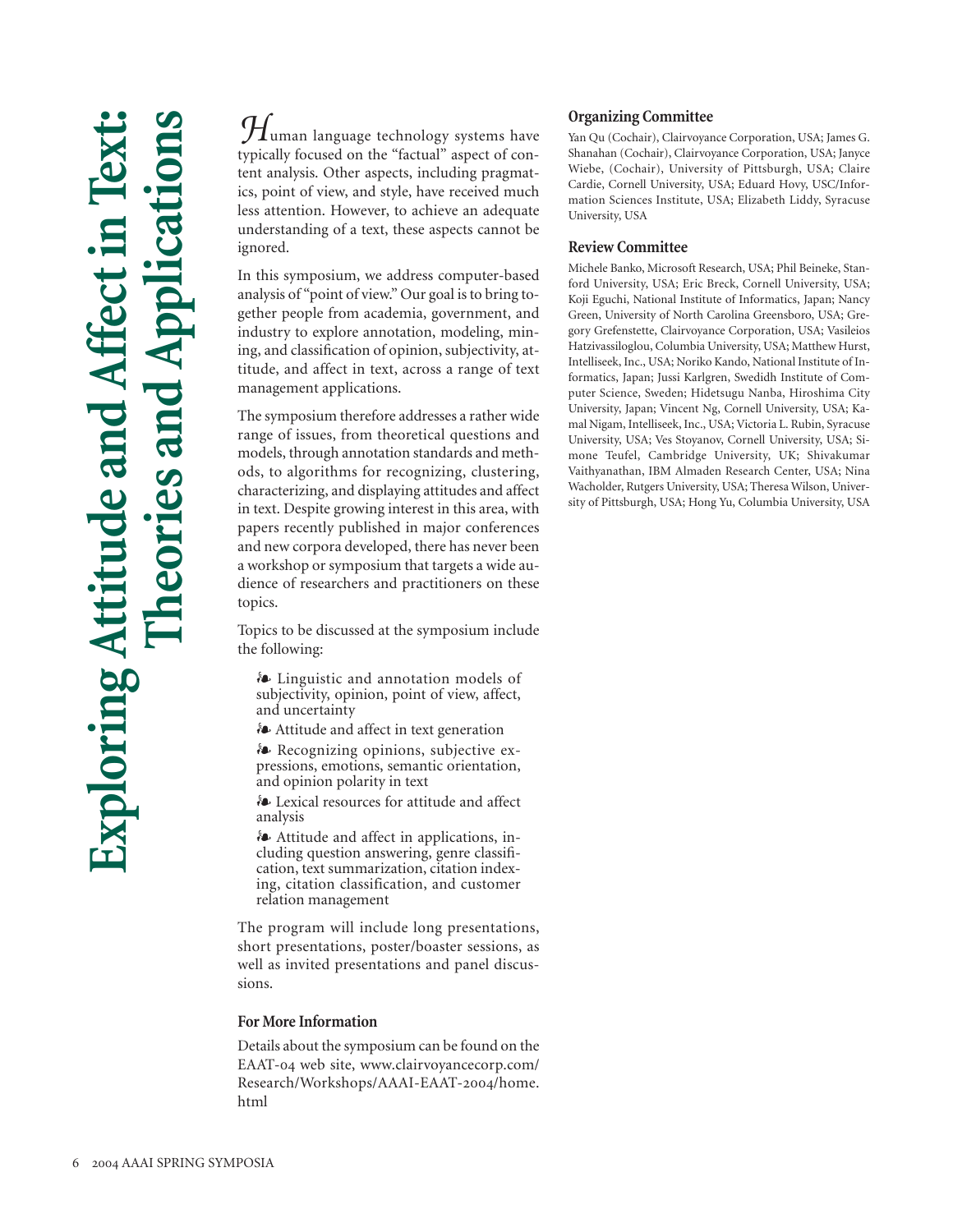*A*utonomous systems are needed to reduce human workload, to increase efficiency, and to perform routine, monotonous, challenging, or dangerous operations for which humans are not cognitively or physically well suited. A key challenge for fielding such systems is supporting effective interaction between humans and these autonomous systems as situations and objectives change over extended operation. As the lifecycle of deployed autonomous systems lengthens, the need to support enhanced capabilities for human-interaction increases. This symposium will explore possible designs for enhanced capabilities such as human supervisory monitoring, response to unforeseen circumstances, requests for assistance, warnings for safety hazards, degraded performance, or departure from original objectives.

Interaction between humans and autonomous systems for effective extended operations entails balancing the needs to  $(i)$  detect and eliminate unproductive, annoying, or harmful interaction,  $(2)$  initiate needed interaction,  $(3)$  allow for graceful degradation in the absence of desired interactions,  $(4)$  produce efficient and meaningful interaction content, and  $(5)$  meet coordination and information needs on both sides.

In this symposium we will look at designing autonomous systems to address these needs, covering research issues such as:

- Adjustable autonomy
- Learning from past experiences
- Neglect tolerance

- Teamwork and human-agent teaming as well as human supervision of agents

- Coordination among potentially distributed humans and autonomous systems
- Human-computer interaction (and human-agent / human-robot)

- Visibility into autonomous system state and operations

- Designs for models in autonomous systems

- Reprioritizing goals, and accepting and responding to new goals on the fly
- Differences in long-term versus shortterm autonomous system operation

The objective of this symposium is to gain insights into design challenges for human interaction with automation and agent-based systems that operate over extended periods of time, often without supervision. Presentations will  $(i)$  describe practical experience with deployed applications such as control automation, robotics, and software agent-based systems and  $(2)$  discuss relevant theoretical advances in human-computer interaction, psychology, sociology, and cognitive science. Symposium participants will define the state of the art for extended operation of autonomous systems, explore the practical, sociological, and theoretical barriers to deploying autonomous systems over long periods of time, and determine how humans can, and are willing to, work with these systems.

### **For More Information**

For more information about the symposium, see www.traclabs.com/~cmartin/ssso4/index.html

### **Organizing Committee**

James Gunderson, Gamma Two Technology (cochair) (gunders@acm.org); Cheryl Martin, NASA JSC/Metrica, Inc. (cochair) (cmartin@traclabs.com); Henry Hexmoor, Univ. of Arkansas (hexmoor@uark.edu); Alex Meystel, Drexel Univ. (meystel@ece.drexel.edu); Paul Scerri, Carnegie Mellon University, (pscerri@cs.cmu.edu); Debra Schreckenghost, NASA JSC/Metrica, Inc. (ghost@ieee.org); Alan Schultz, Navy Center for Applied Research in AI (schultz@aic.nrl.navy.mil)

## **Autonomous Systems over Extended Operation Interaction between Humans and**  nteraction between 1 nomous Systems over Extended Operation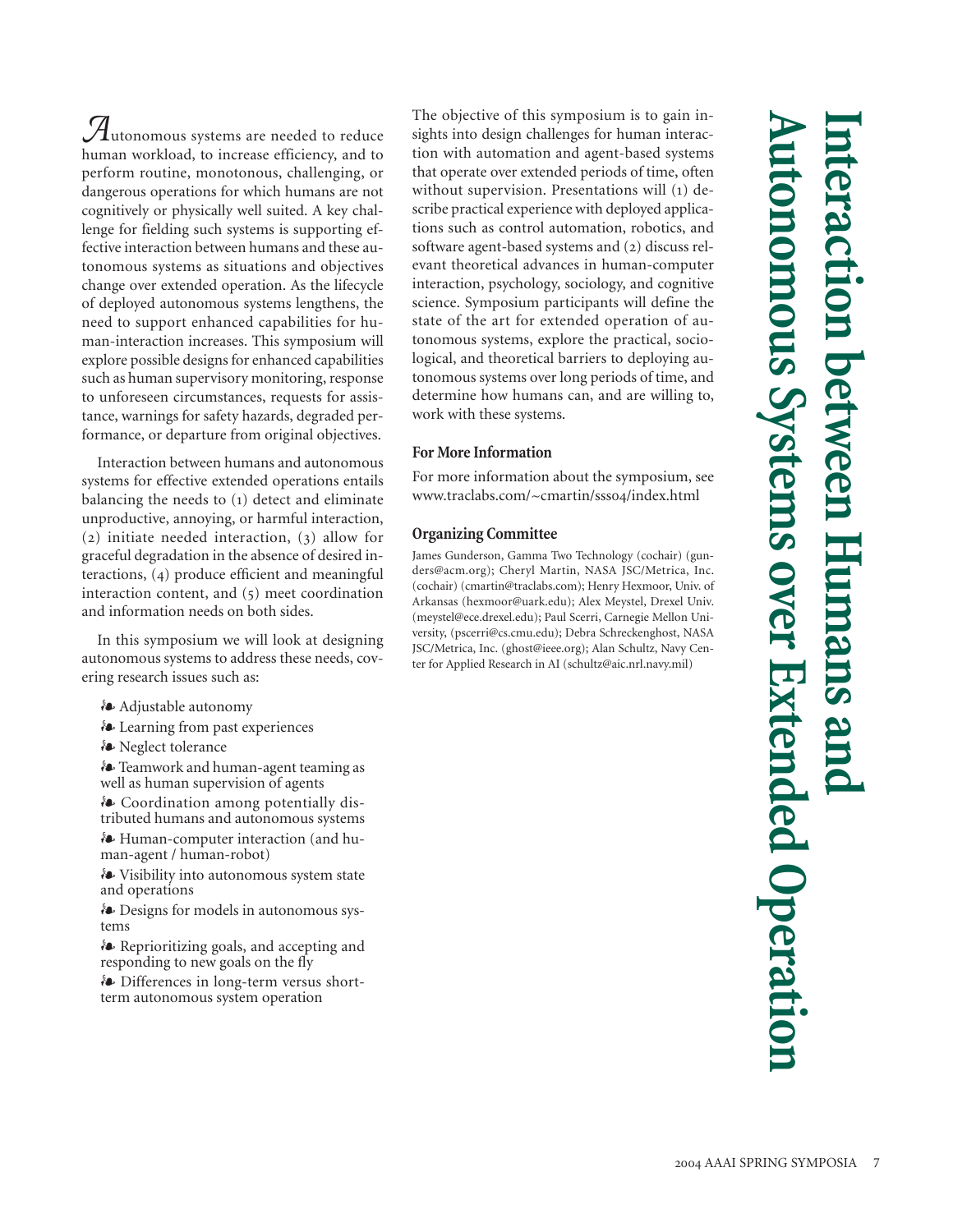$\mathcal{T}_\mathrm{or}$  an autonomous system to behave appropriately in an uncertain environment, many researchers feel that the system must have an internal representation (world model) of entities, events, and situations that it perceives in the world. The term "autonomous systems" in this context refers to embodied intelligent systems that can operate for extended periods of time without human supervision. A major challenge for these systems is maintaining an accurate internal representation of pertinent information about the environment.

A large body of work exists in various knowledge representation, ontology, and data fusion areas, yet relatively little has been applied to real-time world modeling in autonomous systems. This symposium's objective is to bring together colleagues in the autonomous systems, knowledge representation, ontology, and data fusion communities to explore leveraging existing knowledge technologies to benefit autonomous systems. Some topics that will be discussed include:

- Applying knowledge representations to autonomous systems for representing parametric, spatial, dynamic and symbolic knowledge

- Exploring the usefulness of different types of ontologies for autonomous systems

- Representing a priori and in situ knowledge, value judgments, state information, history, plans, entities, events, situations, intent, task knowledge, and self-knowledge

- Exploring which knowledge technologies work best for different challenges in autonomous systems, including corresponding performance measures

- Exploring the requirements that subsystems (e.g., sensors, learning modules, planners, and operator control units) place on knowledge representations

- Understanding and formalizing the interaction between disparate knowledge representations (e.g., images, maps, classes, and relationships) that provide complementary information about the same object or event

- Understanding the role of knowledge in model-based perception and control

- Exploring approaches to formalize the autonomous system's internal representation

- Exploring means to measure of the quality of knowledge within autonomous systems

- Exploring the reusability of knowledge among disparate autonomous systems

- Determining how data fusion technologies (which support autonomous system sensing capabilities) can be assisted by using knowledge technologies

The symposium is structured to allow for a workshoplike format emphasizing interactive discussion, as opposed to simply being a mini-conference. It will consist of keynote and paper presentations from colleagues in both the autonomous systems and knowledge representation communities with allotted time for discussion after each presentation, a panel discussion discussing the role of knowledge representation techniques in autonomous systems, break-out sessions focusing on key research topics in this area, and a poster session describing areas of current research.

### **Organizing Committee**

Craig Schlenoff (chair), National Institute of Standards and Technology (NIST), USA; Michael Uschold (cochair), Boeing, USA; Benjamin Kuipers, University of Texas at Austin, USA; James Albus, NIST,; Otthein Herzog, University of Bremen, Germany: Charles Shoemaker, Army Research Lab, USA; Illah Nourbakhsh, Carnegie Mellon University, USA; Hugh Durrant-Whyte, The University of Sydney, Australia; Elena Messina, NIST; James Crawford, NASA Ames Research Center, USA; Stephen Balakirsky, NIST; Michael Gruninger, University of Maryland, College Park, USA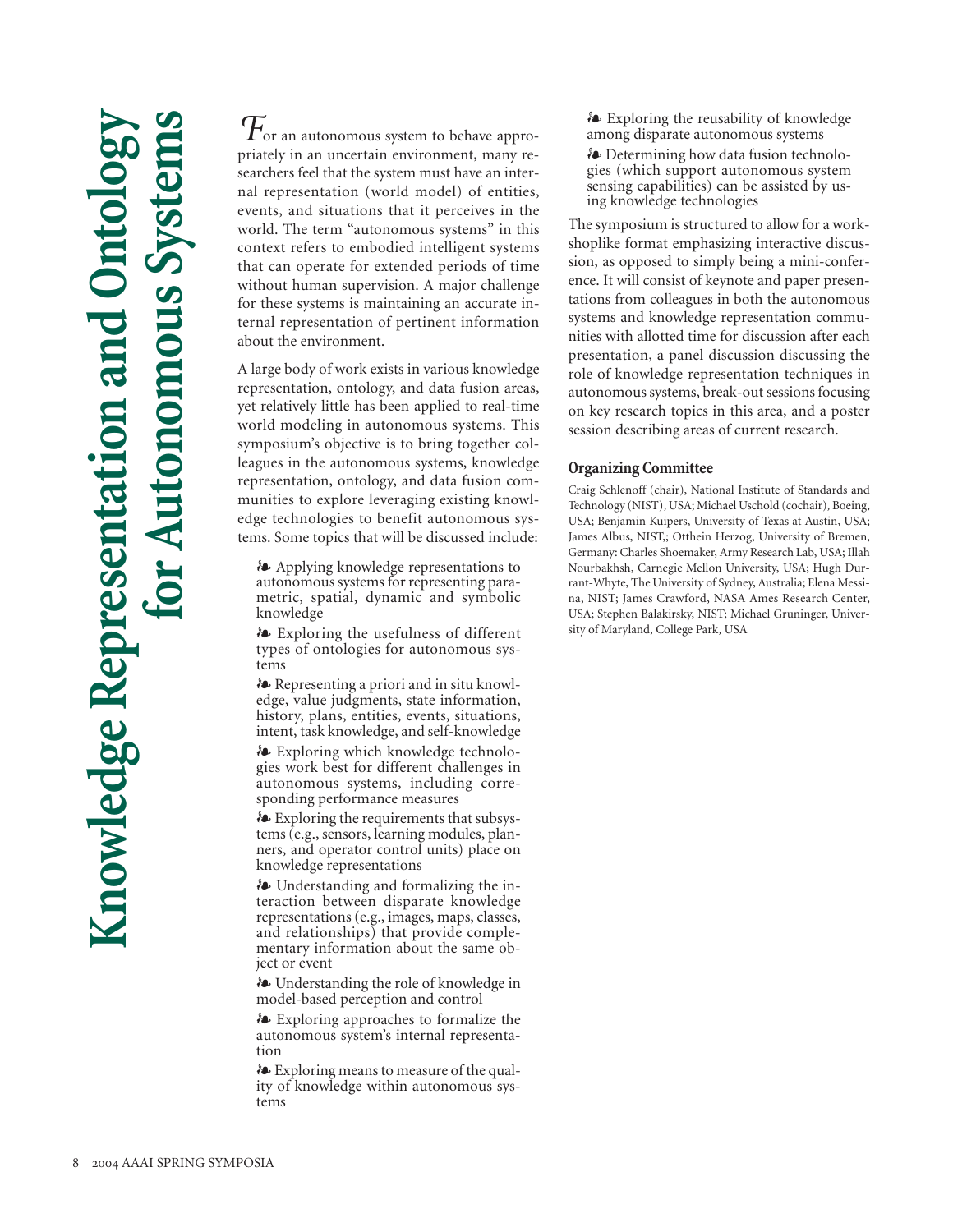*L*anguage learning is a grand challenge problem for AI because it encompasses concept development and perceptual development, social learning and imitation, as well as learning the lexicon, the grammar, and other aspects of language; because it drives new technologies that apply widely to other kinds of sequential data; and because most of the world's knowledge is represented linguistically, so machines are limited by their inability to understand language.

The symposium will bring together representatives of several communities — the corpus-based and grounded language learning communities, and the linguistics and developmental psycholinguistics communities — to assess progress in machine language learning and how what we know about human linguistic development might speed that progress.

Three kinds of interdisciplinary discussions are expected. In grounded language learning, language describes a present scene and is often learned in a language game of some sort with a competent language user. Corpus-based approaches work with corpora of language dissociated from a present scene and not generated in a language game that includes the learner. Learning rates may be higher for grounded language learning; corpus-based approaches may learn a wider range of word classes, including words with abstract semantics that do not refer to a present scene. Both approaches are inherently statistical and much can be shared between the practitioners of each.

A second integration is between lexical acquisition and grammatical inference. Knowing word meanings can help one acquire grammatical rules, and the assignment of words to grammatical categories should help acquire their meanings.

A third discussion is between language learning researchers and those who work on large, commonsense knowledge bases. Language is layered on a conceptual system, and depends on that system for its interpretation; and language conveys new concepts and distinctions; so language learning both depends on and extends commonsense knowledge.

### **Organizing Committee**

Paul Cohen, University of Southern California, Information Sciences Institute (cohen@isi.edu); Andy Clark, University of Indiana (andy@indiana.edu); Eduard Hovy, University of Southern California, Information Sciences Institute (hovy @isi.edu); Tim Oates, University of Maryland, Baltimore County (oates@csee.umbc.edu); Michael Witbrock, Cycorp (witbrock@cyc.com)

**An Interdisciplinary Perspective Language Learning:**  ry Perspectiv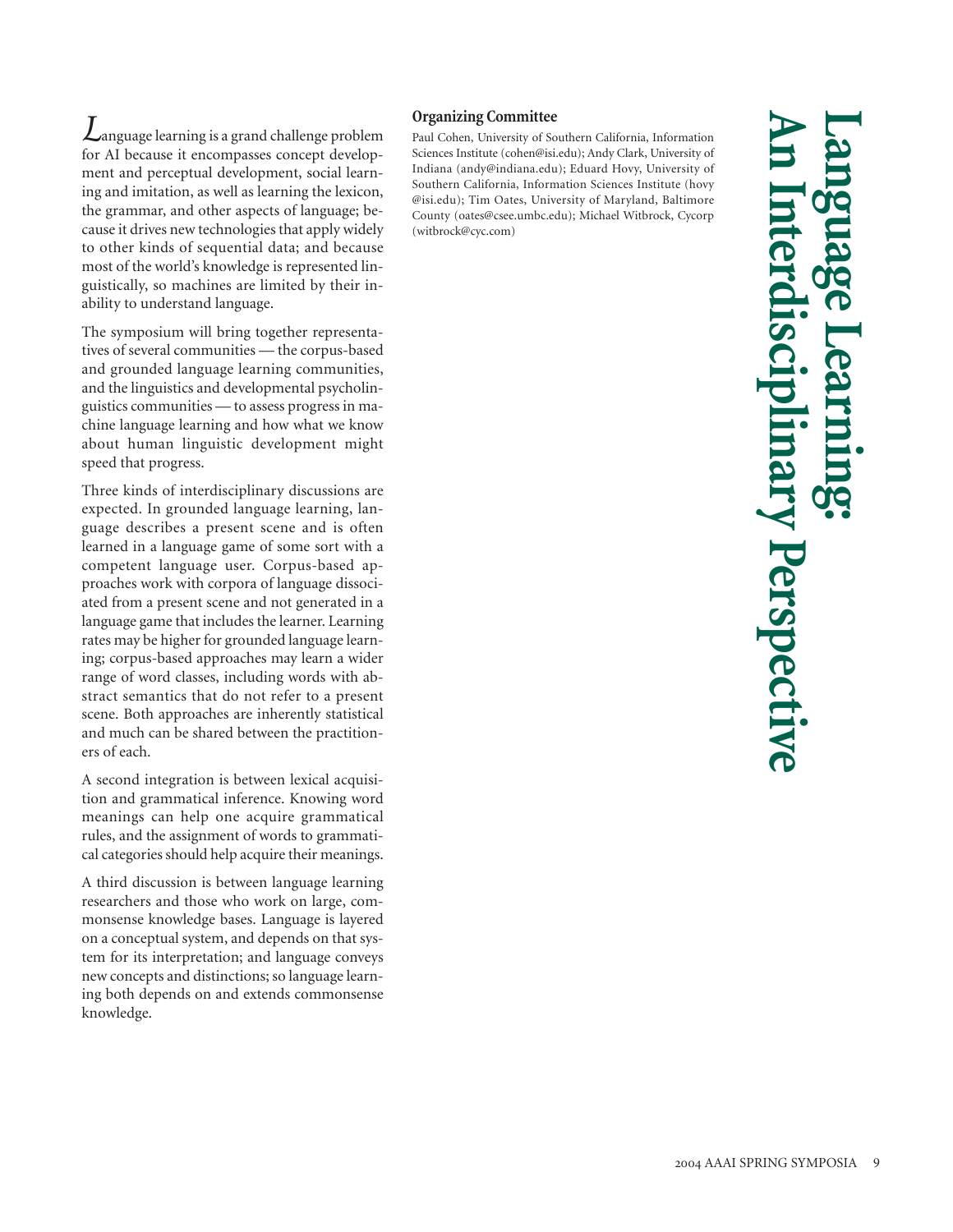*S*ervices, i.e. network pervasive programs or devices, facilitate interoperation by exposing their interfaces to each other. Such service-oriented research includes:

*Web Services* — standardized enterprise components offered across the web;

*Grid Services* — scientific/computing resources that facilitate large-scale e-science research;

*Multi-Agent Systems* — heterogeneous agents that cooperate or compete to solve distributed AI problems.

While services deliver dynamic, personalized, and relevant applications though discovery, invocation and composition, a key remaining challenge is to support automated interoperability without necessitating human intervention. The inclusion and use of semantic web annotations promise to make web-based information and services both accessible and understandable to agents and other applications. Emerging ontologies (such as DAML-S) are being used to construct semantically rich service descriptions. Techniques for planning, composing, editing, reasoning and analyzing about these descriptions are being investigated, and deployed to resolve semantic interoperability between services within scalable, open environments.

Key research challenges in the area of web services, Grid services and multiagent computing include the construction of ontologies for service description, ontologies of service types (i.e. describing classes of services), etc, as well as techniques that support the manipulation of service descriptions to automate service discovery, translation, composition, etc.

This symposium aims to bring together researchers addressing many of these issues, and promote and foster a greater understanding of how the semantic web can assist grid, web services and multiagent System research.

### **Topics**

Topics of interest include the following:

- Ontologies that support service descriptions

- Ontologies for service classification
- Semantic interoperability and integration - Quality of service and service level agree-
- ment management
- Semantic web security policies, management and frameworks
- Semantic description, discovery, and selection of services
- Scaleable service composition for heterogeneous environments
- Knowledge representation for semantic web services
- **A** DAML-S services

- Semantics in agent communication languages

- Semantics for service delegation and knowledge aggregation

- Architectures for supporting semantic web services

- Service enactment/invocation frameworks
- Service negotiation
- Rules within semantic web services

### **Information**

More information can be found at www.daml. ecs.soton.ac.uk/SSS-SWS04.html

### **Organizing Committee**

Terry Payne (Chair) University of Southampton (trp@ecs.soton.ac.uk), Keith Decker, University of Delaware (decker @cis.udel.edu), Ora Lassila, Nokia Research Center, (ora.lassila@nokia.com), Sheila McIlraith, Stanford University (sam@ksl.stanford.edu), Katia Sycara, Carnegie Mellon University (katia@cs.cmu.edu)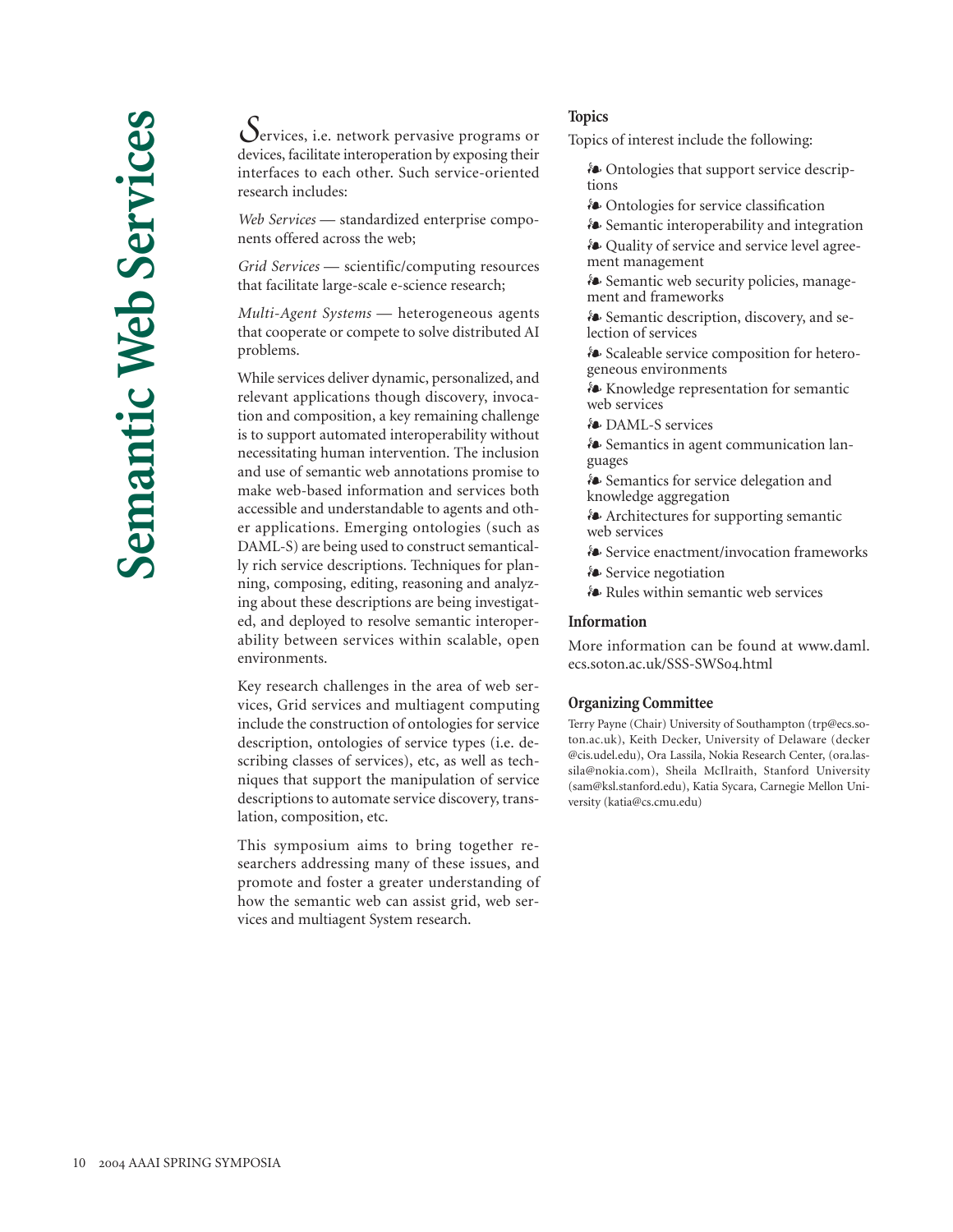ALL ATTENDEES MUST PREREGISTER. Each symposium has a limited attendance, with priority given to invited attendees. All accepted authors, symposium participants, and other invited attendees must register by February 13 2004. After that period, registration will be opened up to the general membership of AAAI and other interested parties. All registrations must be postmarked by February 27, 2004.

Your registration fee covers your attendance at the symposium, a copy of the working notes for your symposium, and the reception.

Checks (drawn on US bank) or international money orders should be made out to AAAI. VISA, MasterCard and American Express are also accepted. Please fill out the attached registration form and mail it with your fee to:

AAAI 2004 Spring Symposium Series Burgess Drive Menlo Park, CA

If you are paying by credit card, you may email the form to  $ssso4@aaai.org$  or fax it to  $650-321$ -. Registration forms are also available on AAAI's web page: http://www.aaai.org/Symposia/Spring/2004/sss-04.html.

*Please note:* All refund requests must be in writing and postmarked by March 5, 2004. No refunds will be granted after this date. A  $$25.00$  processing fee will be levied on all refunds granted.

When you arrive at Stanford, please pick up your complete registration packet at the Spring Symposium Series 2004 registration desk, which will be located on the lower level of the Cummings Art Building in the foyer of Annenberg Auditorium.

### **Registration Hours**

Registration hours will be:

### **Monday, March 22**

 $\mathcal{E}$  8:00 AM  $\degree$  5:00 PM

### **Tuesday, March 23**

 $\stackrel{5}{\bullet}$  8:30 AM - 5:00 PM

### **Wednesday, March 24**

*i*<sup>●</sup> 8:30 AM - 12:00 PM

Please call AAAI at 650-328-3123 for further information.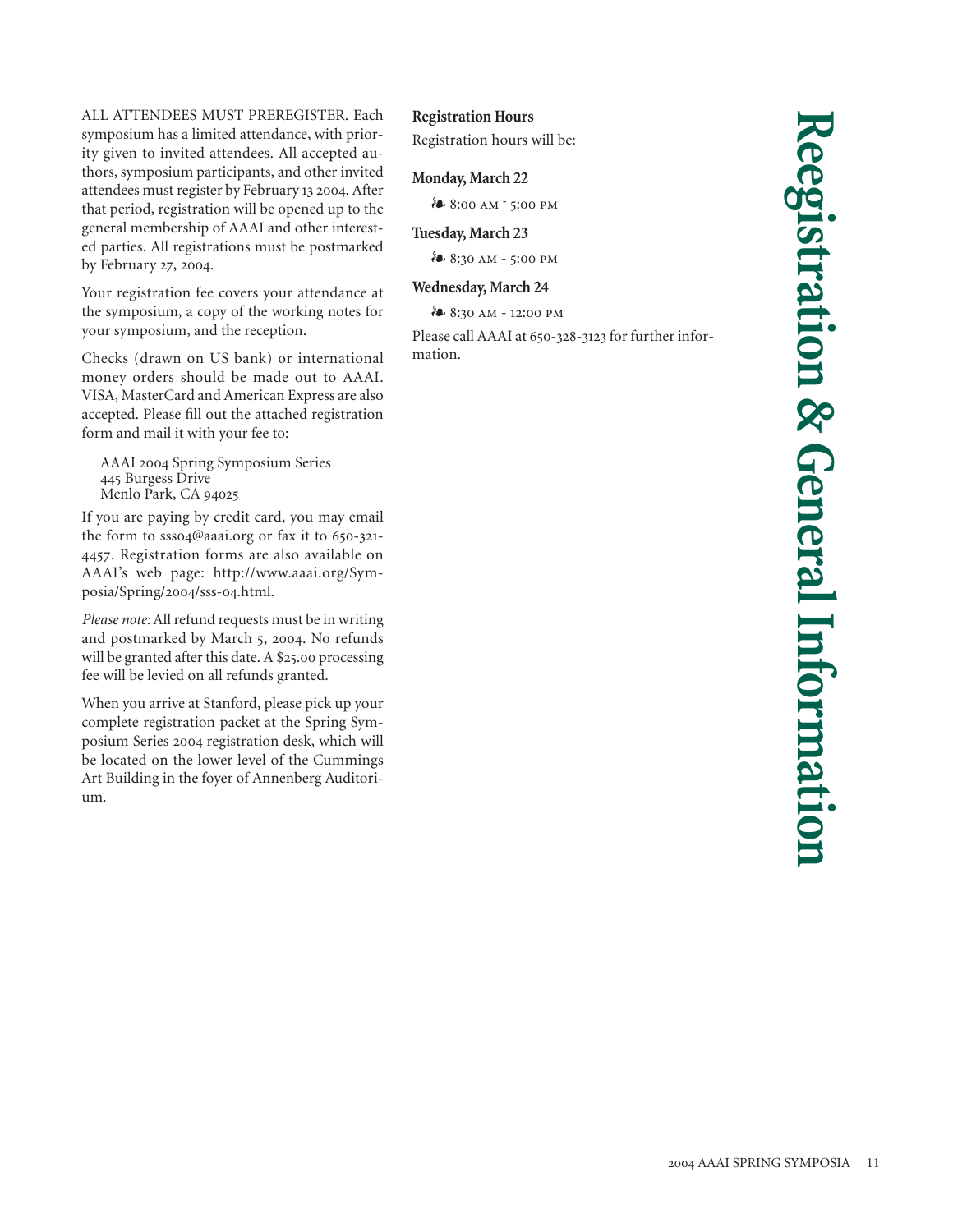$\mathcal{T}_{\text{or your convenience, AAAI has reserved a}}$ block of rooms at the hotels listed below. Symposium attendees must contact the hotels directly. Please identify yourself as an AAAI Spring Symposium Series attendee to qualify for the reduced rates.

### **Creekside Inn**

 El Camino Real Palo Alto, CA 94306 *Voice:* 650-493-2411 or 1-800-492-7335 Fax: 650-493-6787 Email: jcota@creekside-inn.com Marguerite shuttle pick-up: 0.5 mile *Rates:* \$139 (S), \$149 (D) Reserve before: February 20, 2004

### **Sheraton Palo Alto**

 El Camino Real Palo Alto, CA 94301 *Voice:* 50-328-2800 *or* 1-800-874-3516 *Fax:* 650-327-7362 *E-mail: S*heratonReservation@pahotel.com Please refer to American Association for Artificial Intelligence. Marguerite shuttle stop nearby *Rate:* \$169 (S/D) Reserve before: February 20, 2004

### **Stanford Terrace Inn**

531 Stanford Ave Palo Alto, CA 94306 Voice: 650-857-0333 or 1-800-729-0332 Fax: 650-857-0343 *E-mail:* reservations@stanfordterraceinn.com Please refer to Group number 94603. Stanford Terrace Shuttle available with advance notice. Marguerite shuttle stop nearby. *Rates:* \$139 (S), \$149 (D) Reserve before: February 20, 2004

### **Other Hotels**

*(Available only on a first-come, first served basis; all prices are subject to changes without notice).*

### **The Cardinal Hotel**

235 Hamilton Avenue Palo Alto, CA 94301 Voice: 650-323-5101  $Fax: 650 - 325 - 6086$ Marguerite shuttle stop nearby Rates:  $$125-135$  (S) or (D)

### **Hotel California**

2431 Ash Street Palo Alto, CA 94306 Voice: 650-322-7666 Fax: 650-321-7358 Marguerite shuttle stop nearby Rates:  $$80-95(S)$  or  $(D)$ 

### **Mermaid Inn**

 El Camino Real Menlo Park, CA Voice: 650-323-9481 Fax: 650-323-0662 *Rates:* \$76-80 (S) or (D)

### **Disclaimer**

In offering the Creekside Inn, the Sheraton Palo Alto, and the Stanford Terrace Inn (hereinafter referred to as "Suppliers") and all other service providers for the AAAI Spring Symposium Series, the American Association for Artificial Intelligence acts only in the capacity of agent for the Suppliers, which are the providers of hotel rooms and transportation. Because the American Association for Artificial Intelligence has no control over the personnel, equipment or operations of providers of accommodations or other services included as part of the Symposium program, AAAI assumes no responsibility for and will not be liable for any personal delay, inconveniences or other damage suffered by symposium participants which may arise by reason of  $(i)$  any wrongful or negligent acts or omissions on the part of any Supplier or its employees, (2) any defect in or failure of any vehicle, equipment or instrumentality owned, operated or otherwise used by any Supplier, or  $(3)$  any wrongful or negligent acts or omissions on the part of any other party not under the control, direct or otherwise, of AAAI.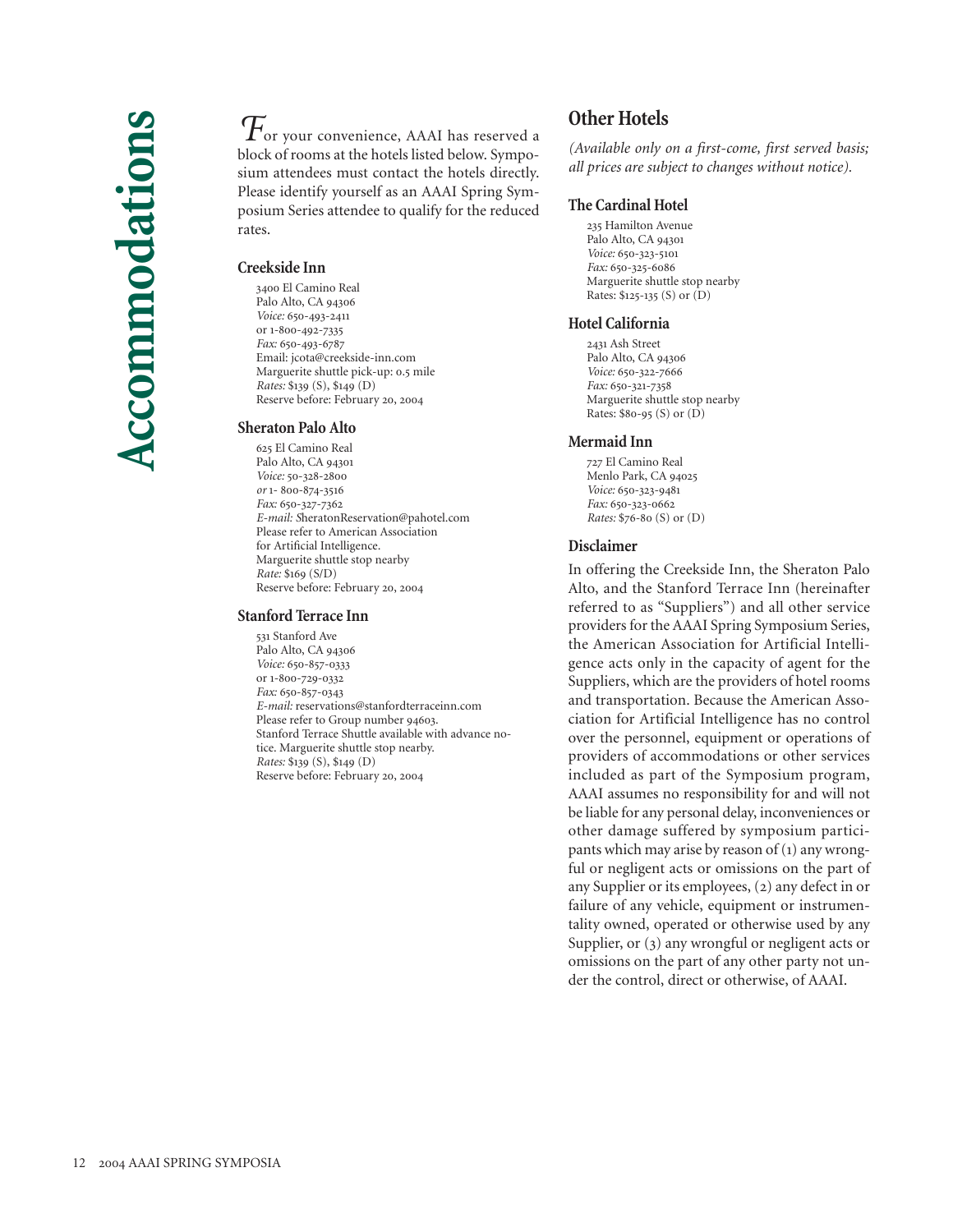$\tau$ his information is the best available at time of printing. Fares and routes change frequently. Please check by telephoning the appropriate numbers below for the most up-to-date information.

### **South Bay Shuttle**

Van service from San Francisco Airport to Palo Alto is \$25 for one person one way. The fare from San Jose Airport to Palo Alto is \$30. Cash or checks only. For reservations call 408-559-9477 or 1-800-548-4664.

### **SuperShuttle**

24 hour van service to and from San Francisco to Palo Alto. The fare from San Francisco Airport to Palo Alto is \$26 per person one way plus \$8 per additional passenger. Cash or major credit cards only. For reservations call 415-558-8500 or 1-800-258-3826 (outside California). Reservations can also be made over the web at www.supershuttle. com

### **Airport Connection**

Service is \$58 from San Francisco Airport to Palo Alto. The fare from San Jose Airport to Palo Alto is \$78. Cash, major credit cards, or checks accepted. Call 1-888-990-5466 for reservations. White courtesy telephone available at San Francisco Airport.

### **Stanford Shuttle**

The Stanford University Marguerite Shuttle Bus service provides service from several points along El Camino Real, the train station, and other surrounding locations to the Stanford Oval as well as transportation around the Stanford Campus.

### **Train**

CalTrain runs between San Francisco and Palo Alto station starting at 5:00 am with the last train leaving San Francisco at 11:59 PM (weekdays). The fare is \$8.50 round trip or \$4.25 one way. For upto-date fare information and timetables, call toll free 800-660-4287.

### **Parking**

Special symposium parking will be available at the Galvez Lot on the Stanford campus from March 22-24, at a cost of \$10.00 for all three days. Please indicate on the symposium registration form if you would like a parking permit. The permit will be mailed to you with your registration receipt, along with a map and directions to the assigned parking areas. Please note that parking permits are valid only in designated areas.

If you park in the SSS-04 designated parking lot, you will need to take the campus shuttle (Marguerite) to the Spring Symposium registration area and sessions. Please allow an extra thirty minutes travel time in your schedule for the shuttle.